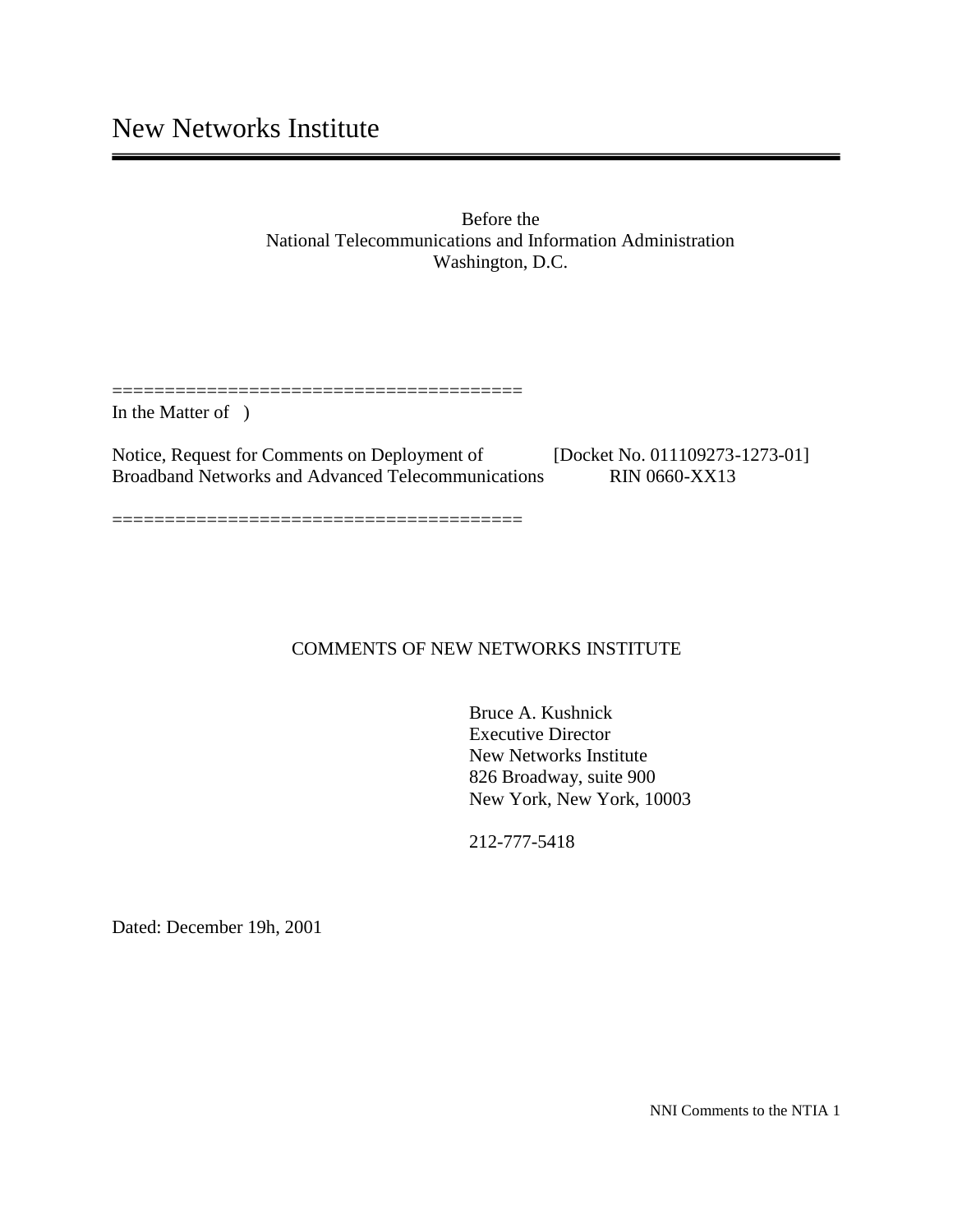## **Questions:**

- A. What should be the primary policy considerations in formulating broadband policy for the country?
- C: To what extent has the growth in competition for broadband and other services been slowed by the existing rates and rate structures for regulated telecommunications services?
	- The American public has already paid in excess of \$58 billion dollars for a fiber-optic network they never received. They are still paying for it in the form of excessive phone rates. The primary policy consideration should be to document this excess and either return it and/or make the Bells accountable for their statements. Then the country would be able to ascertain how best to plan its Digital Future.
- C: Please also address potential underlying causes of low subscribership rates, such as current economic conditions, price, cost-structure, impediments to the development of broadband content, or any other factor.
	- By 2001, over half of all American homes, offices, schools, libraries and hospitals should have been rewired with fiber-optics. The biggest impediment has been the Bells ignored their obligations and never deployed these networks. Instead, there has been a documented horror-story for the roll-out of an inferior product, ADSL, over the 100-year-old copper wiring. ADSL does not allow for most true-broadband services that include video.
- E. Do the interconnection, unbundling, and resale requirements of the Telecommunications Act of 1996 reduce incumbent local exchange carriers' (ILECs') incentives to invest in broadband facilities and services?
	- The Bells already received financial incentives for broadband and they never rolled out their networks. Instead, the question should be ----Why hasn't the FCC investigated the Bells blocked resale of DSL to ISPs, and the lack of enforcement that surrounds the issues of unbundling and interconnection.
- 4. What are the principal strengths and weaknesses of the FCC's total element long run incremental cost (TELRIC) methodology?
	- The Bells are still regulated monopolies, however their profits are 250% above the Business Week 500 --- Why hasn't the FCC examined this issue when dealing with the price of services to competitors --- "TELRIC"? Why hasn't the FCC taken out an annual report and compared it to proposed TELRIC discounts?
- B. (1) what criteria should be used to determine whether a facility or service has sufficient transmission capacity to be classified as "broadband;"
	- The definition of Broadband created in numerous states during the 1990's was a two way, service, capable of a speed of "45 MPS", that could support "full-motion-video". The FCC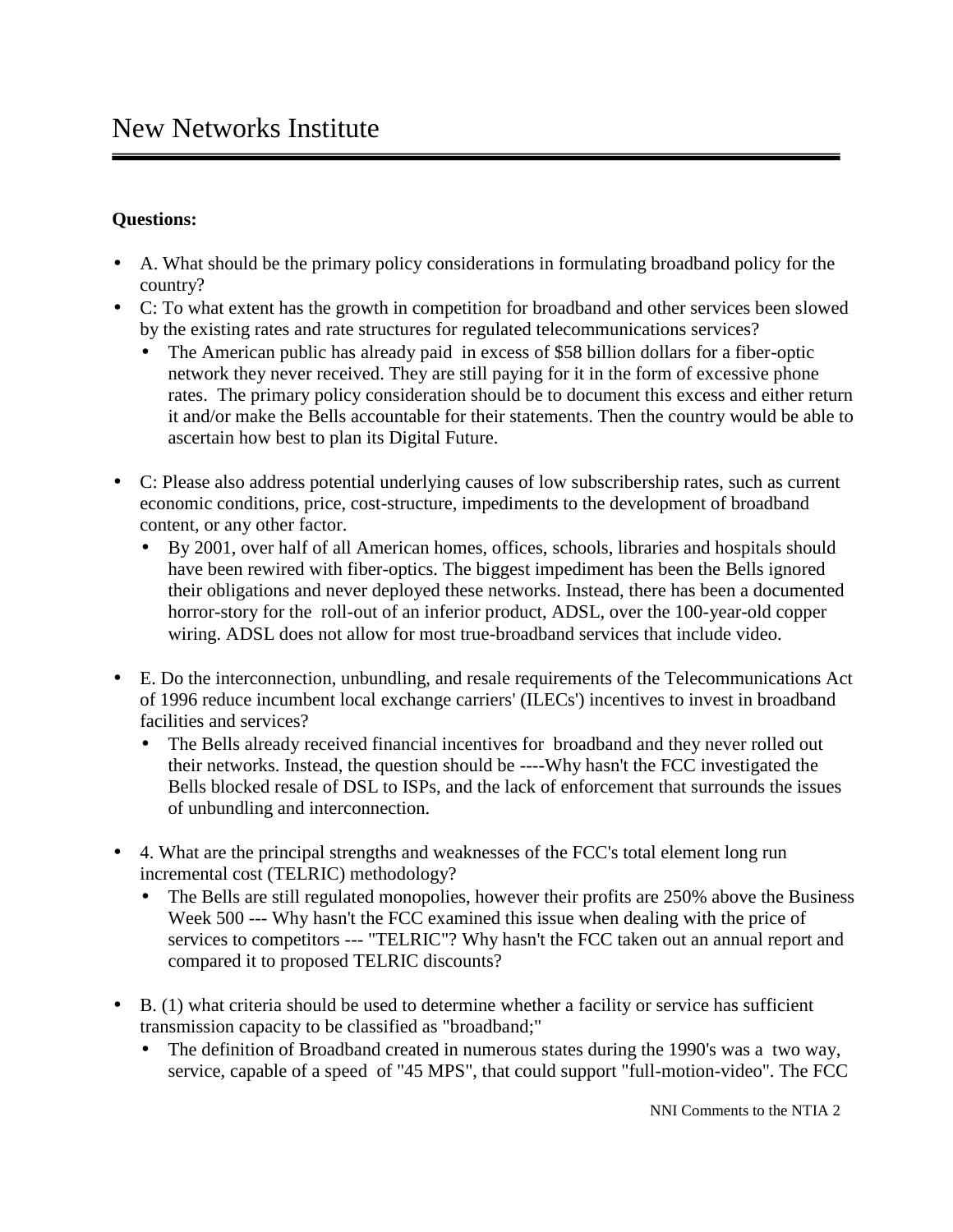decided to make the definition of broadband 200K so as make it easier for the Bell companies to not be held accountable to the higher standard set in the states, and to show that the Telecom Act worked. It didn't and America lost a generation of broadband, and will most likely be left with an inferior set of standards that would bring growth and innovation.

- O. How has the Bell's Failed Deployment hurt America?
	- We believe that the entire Broadband and competitive market has been harmed, and this in turn has caused lack of choice, lack of quality services, lack of innovation and higher phone and broadband rates. The ISPs of America brought us the Internet and Web, not the Bells, and it is clear that killing off this entrepreneurial market segment will directly harm customers and our Digital Future.
	- More importantly, the Bells' failed deployment and competitor harm helped to cause the Tech Sector crash, as well as the entire US economic recession.
- P. In how many states is DSL being funded through public financed rates?
	- There are at least two states, Oregon and Louisiana, where the DSL rollout is being funded directly from regulated customers. This is not only anti-competitive but also cross subsidization. However, over the last five years the majority of states have had some form of public financing to pay for broadband services--- it goes back to networks upgrades for the poster child of broadband --- ISDN.
- Q. Who is funding your response to these Comments?
	- Unlike many groups who in Washington that are funded to represent some phone company, such as the group APT, who is sponsored by the Bell companies, New Networks Institute is independently funded with the goal to protect the public interests.

The NTIA in its "Notice, Request for Comments on Deployment of Broadband Networks and Advanced Telecommunications [Docket No. 011109273-1273-01] poses a series of questions about the future of Broadband services in the United States. Unfortunately, the questions mostly deal with asking how the current regulatory environment is impacting the Bells, or how it is dis-incentivizing the broadband deployment.

None of these questions deals with six major facts:

- By 2001, over half of American households should have already had a fiber-optic wire into US homes, and most schools, libraries, hospitals and government agencies should have also been upgraded.
- Based on Bell promises, in the majority of states, laws were changed that 'deregulated' phone rates -- and customers paid an estimated \$58 billion in added phone rates for networks they never received. Therefore, ALL charges to ALL customers, both residential and business customers, as well as all competitors' fees, such as TELRIC, are inflated.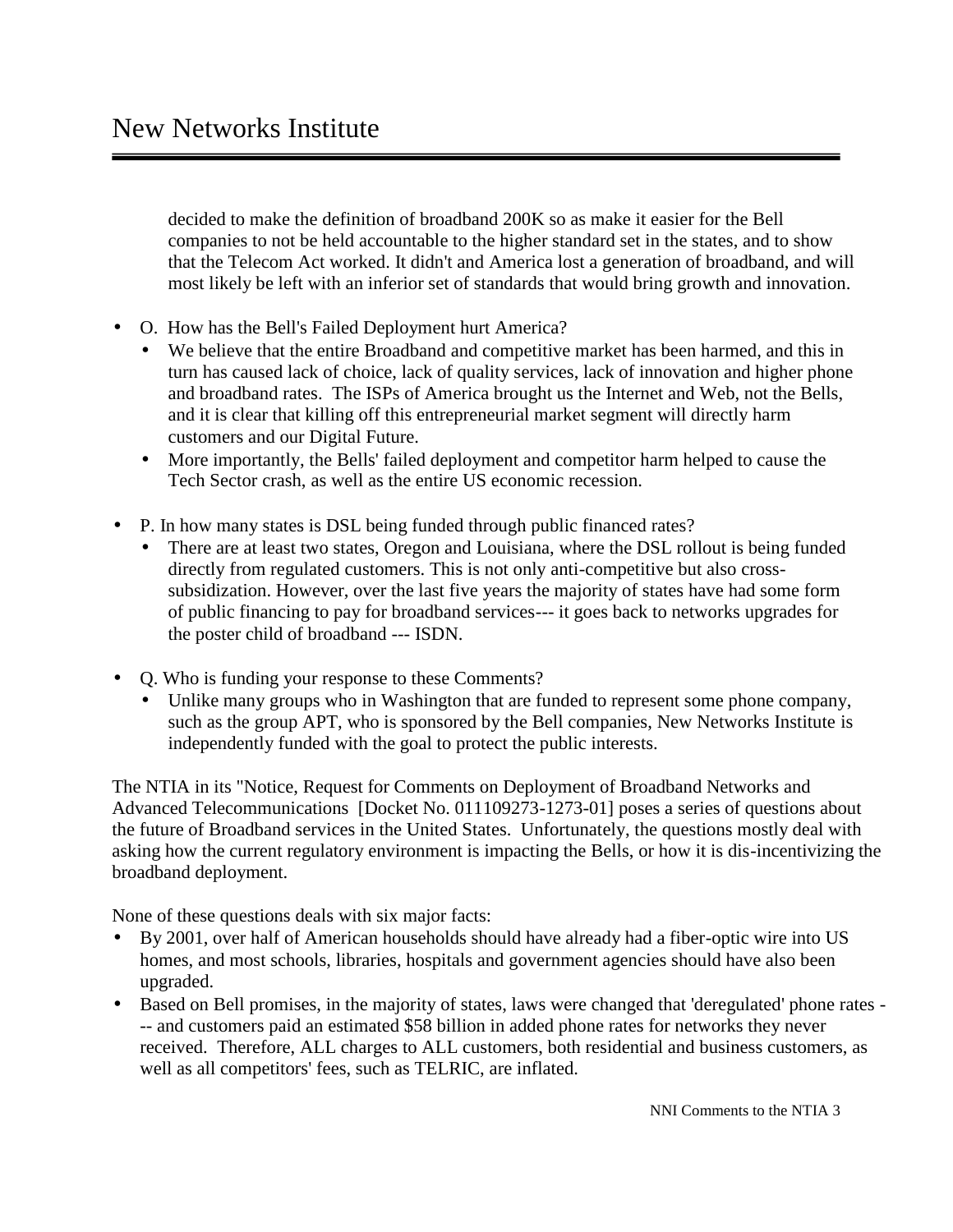- Competition is on life-support largely because of the Bells' mistreatment, and the FCC and states have not stepped in to fix these problems.
- The Bells are now some of the most profitable companies in America because of the failed broadband deployments and harm to competition.
- These Bells actions helped to create the Tech Sector crash and it has harmed the entire economy.
- No Regulator, not the FCC, the States, Congress, or the NTIA has examined these issues in detail, or enforced the laws.

New Networks Institute believes that allowing the Bells into any new services or giving them any new incentives is tantamount to rewarding the Bell monopolies for fraudulent behavior. . History clearly shows that the new incentives will in no way bring advanced networks sooner or cheaper.

If the NTIA is really concerned about the future of American telecommunications, it must take a clear, fresh look at the data -- and not use data supplied by the Bell companies, through it myriad of Bell funded reports, lobbying groups, and other spin doctors.

Instead, we are calling on the NTIA to request the FCC and/or the GAO to

- Initiate a "Broadband True-Up" which calculates how much money the Bells have already collected for broadband services it never delivered, including all subsidies, fees, universal service charges, etc.
- Investigate the lack of enforcement and treatment of competitors, including Internet Service Providers (ISPs) and CLECs.
- Conduct a "Total Phone Bill Analysis", which examines the current Bell profits from ALL local phone customers --- and compares the results to their Annual reports, before we consider the redoing of "TELRIC" and the prices to competitors.

NOTE: Instead of submitting thousands of pages in backup documentation, we have used web links for pertinent reports, studies and other materials.

# **I. Introduction and Summary**

 New Networks Institute ("NNI") was founded in 1992. Its mission is to explore - on an totally independent basis - the impact of the break-up of AT&T and the creation of the Regional Bells Operating Companies ("RBOCs") on telephone subscribers in general and on the deployment of new and advanced telecommunications networks. Since that time, the NNI has conducted extensive research on these topics. Titled "The Future of the Information Age," this seven-year analysis consists of over 1,900 pages in 14 volumes, with over 910 exhibits, two computer databases, and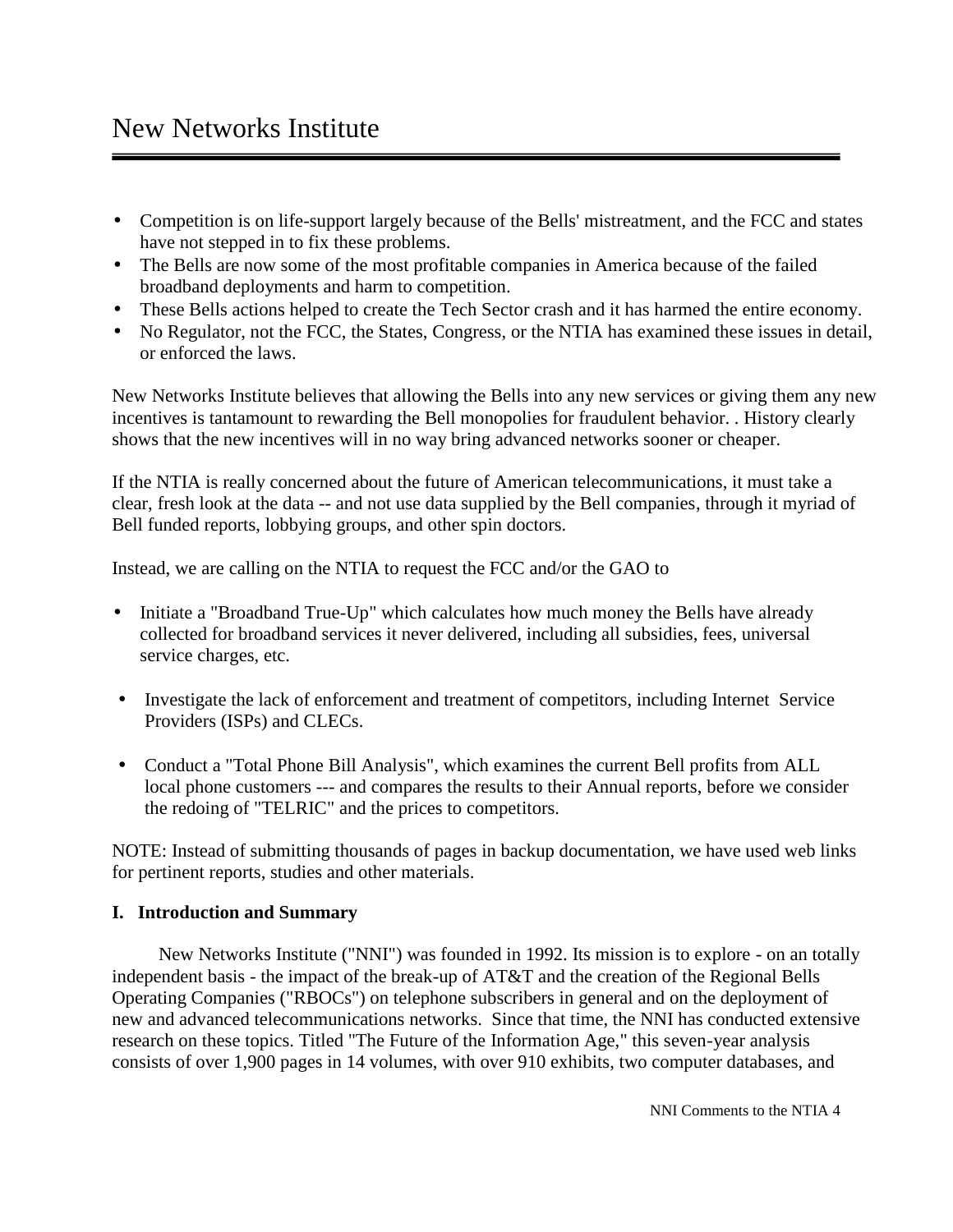data from more than 2,000 consumer interviews, (conducted independently through Fairfield Research). The report series publishers include Phillips Business Information and Probe Research.

 NNI's research is privately funded and totally independent, and is intended for distribution through the sales of the reports and databases. Nonetheless, it has direct bearing on some of the issues raised in the present inquiry. NNI is pleased to make the results of its research available in the context of this critical discussion. To see a bibliography, go to http://www.newnetworks.com

#### **II. BROADBAND ISSUES:**

**A)** Since 1998, New Networks Institute (NNI) has filed Comments in the Advanced Network, Section 706 (of the Telecom Act) broadband proceedings.

To read our previous Comments see: (Filed 1998) http://www.newnetworks.com/NNI\_FCC\_9-98.txt http://www.newnetworks.com/NRPM\_98-147\_NNI.txt White Paper--- Analysis of the FCC 1999 Advanced Network Report Http://www.newnetworks.com/alonefccrefute4.html

According to the FCC's most recent findings, only 4.3 million homes have broadband services that pass the simple test of providing speeds over 200K in both directions. These services are either offered through cable companies, or over the 100-year-old copper phone networks.

"About 4.3 million of the 7.1 million high-speed lines provided services at speeds of over 200 kilobits per second (kbps) in both directions."

NOTE: "ADSL", it Asymmetric DSL, meaning fast in only one direction, and therefore doesn't qualify as true broadband.

**B) The Bells failed to deliver on their fiber-optic plans yet kept the money.** In many states, Alternate Regulations were applied to give the phone companies more money to be used in new construction of a broadband network replacing their older copper wiring with fiber optics. These agreements were for 5 or more years --- thus extending from 1995 through the year 2000!

To date, America should have had over half of US customers using a fiber-optic line to their home and office. In many states, customers already paid for these services, and continue to do so in the form of higher phone rates. We estimate that over \$58 billion has been collected for services customers will never receive, including massive tax-write-offs.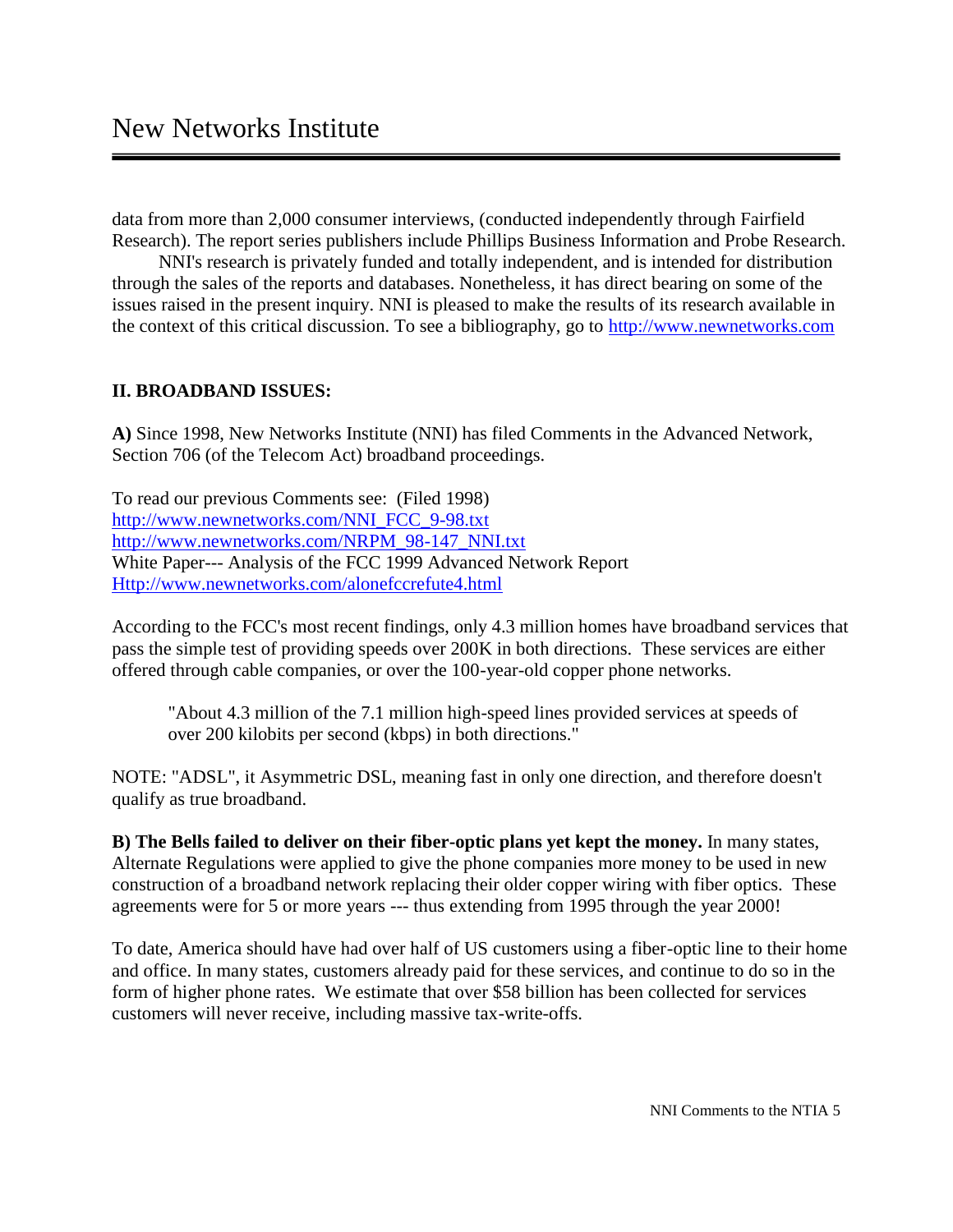|            | Current Bell Rollout---Copper   Promised Bell Rollout -- Fiber |                           | Missing |
|------------|----------------------------------------------------------------|---------------------------|---------|
| Households | 4 Million Households                                           | 51 Millions Households    | 93%     |
| Speed      | 200K In Both Directions                                        | 45 MPS Both Directions    | 99%     |
| Cost       |                                                                | \$58 Billion and Counting |         |

The New Jersey Ratepayer Advocate wrote in 1997 (4/97)

"...low income and residential customers have paid for the fiber-optic lines every month but have not yet benefited."

 "Bell Atlantic-New Jersey (BA-NJ) has over-earned, underspent and inequitably deployed advanced telecommunications technology to business customers, while largely neglecting schools and libraries, low-income and residential ratepayers and consumers in Urban Enterprise Zones as well as urban and rural areas."

To see our documentation, see **"How the Bells Stole America's Digital Future"** http://www.netaction.org/broadband/bells/

To read the New Jersey' Ratepayer Advocates' study about the states' fiber optic fiasco. http://www.rpa.state.nj.us/onj.htm

To see a timeline of the failed deployment in California from the San Diego Tribune,

To read other information, go to: http://www.newnetworks.com/BroadbandandDSL.htm

## **C) Rural and low income customers were also to be served:** There are many

regulators/congressmen who ponder "how do we get rural and low income areas wired" and there are numerous bills in Congress that would give the Bells more money to supply broadband to rural areas. However, in many states, monies were already collected to do just that. These services were never delivered, even though monies were collected. For example, the Verizon (BellAtlantic), Pennsylvania Bell Annual Report 1998 states:

"The Pennsylvania Plan requires deployment of a universal broadband network, which must be completed in phases: 20% by 1998... **Deployment must be reasonably balanced among urban, suburban and rural areas."**

And the promises to rewire schools, libraries, etc. were also part of some state Alternate Regulation plans -----In Ohio ALL schools, hospitals, libraries should have been rewired. Ohio Alternate Regulation Plan, September 20, 1994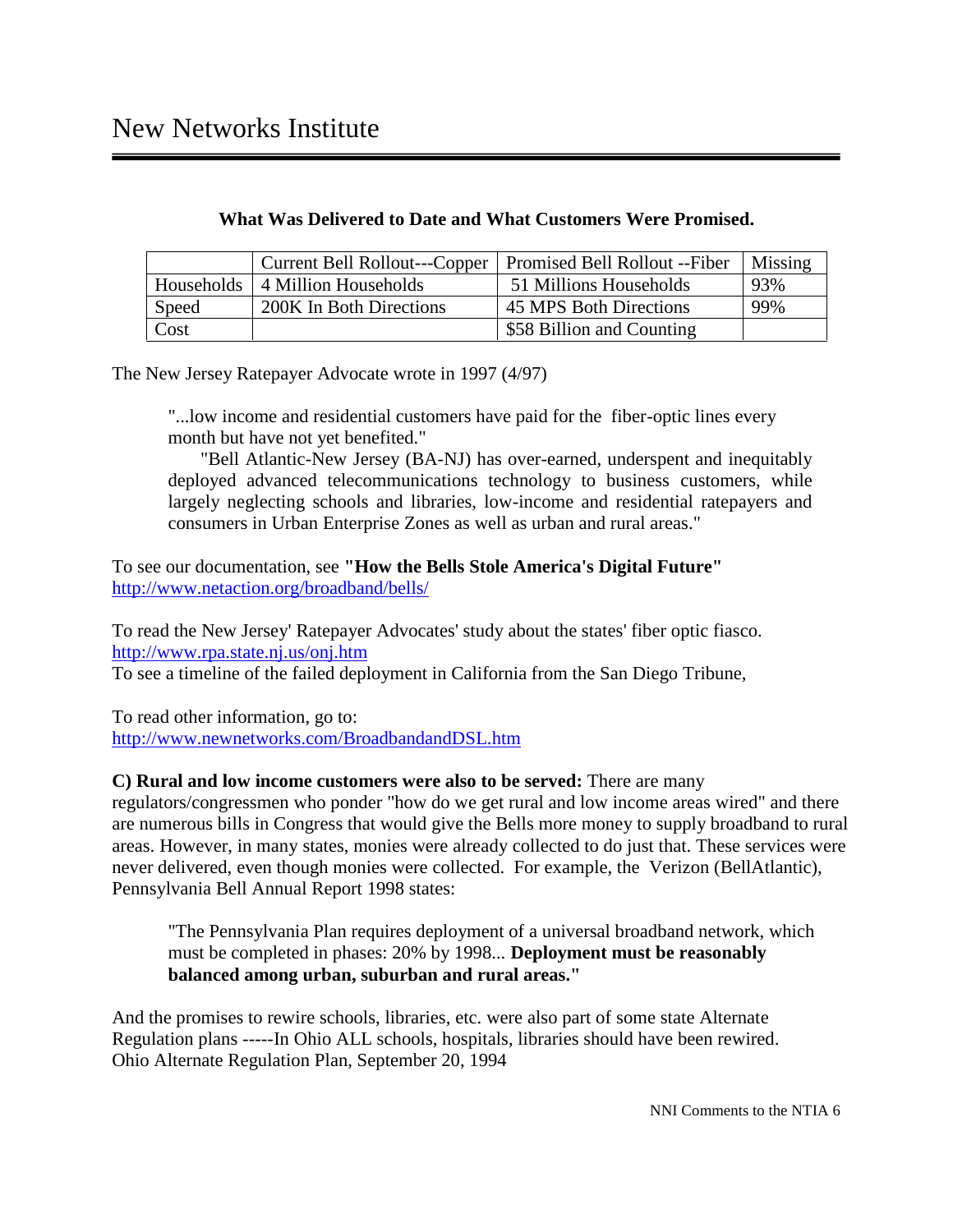"21. INFRASTRUCTURE COMMITMENTS The Company's infrastructure commitment in this Plan shall consist of the commitment to deploy, **within five years** of the effective date of the Plan and within the Company's existing service territory, broadband two-way fully interactive high quality distance learning capabilities to **all state chartered high schools including vocational, technical schools, colleges and universities; deploy broadband facilities to all hospitals, libraries, county jails and state, county and federal court buildings…"**

**D) The FCC' stated speed for broadband is "200K" in both directions** The promises made by the Bells in their state regulations were that the service would deliver a speed of 45MPS in both directions--- That's 225 times faster than the 200K threshold.

The New Jersey Opportunity Plan (as well as Pennsylvania, Texas, etc.) defined Broadband as:

"Switching technologies matched with transmission capabilities than can support data rates up to 45,000,000 bits per second which enable services, for example, that will allow residential and business customers to receive high definition video and to send and receive interactive (i.e., two way) video signals."

This is a far cry from the 200,000 (200K) that is currently the standard. The NTIA and the FCC should have been using the definition as agreed to in the 1990's--- instead of going two steps backward.

We would also like to note that the FCC's Advanced network reports were seriously flawed in that they did not include or even mention any of the information we have just presented.

**E) We believe that the failure of the Bells to roll out the fiber optic networks caused the Tech Sector crash,** and the current recession. To read our analysis of this, see: http://www.newnetworks.com/fiberopitcfiasco.htm

Of course, there are those who have not done their homework and keep repeating that there was no tie to the failed Bell deployments and the current problems of companies, such as Lucent or Corning. They also state that the Bell never promised any fiber optic services. The Bell Atlantic press release, July 15, 1996 "BELL ATLANTIC SELECTS EQUIPMENT SUPPLIER FOR INITIAL SWITCHED BROADBAND NETWORK DEPLOYMENT" documents a 6 and a half year contract with Lucent for "fiber to the curb" based on fiber optics.

 "Later this year, Bell Atlantic will begin installing fiber-optic facilities and electronics to replace the predominantly copper cables between its telephone switching offices and customers. Fiber optics provides higher quality and more reliable telephone services at lower operating and maintenance costs. The company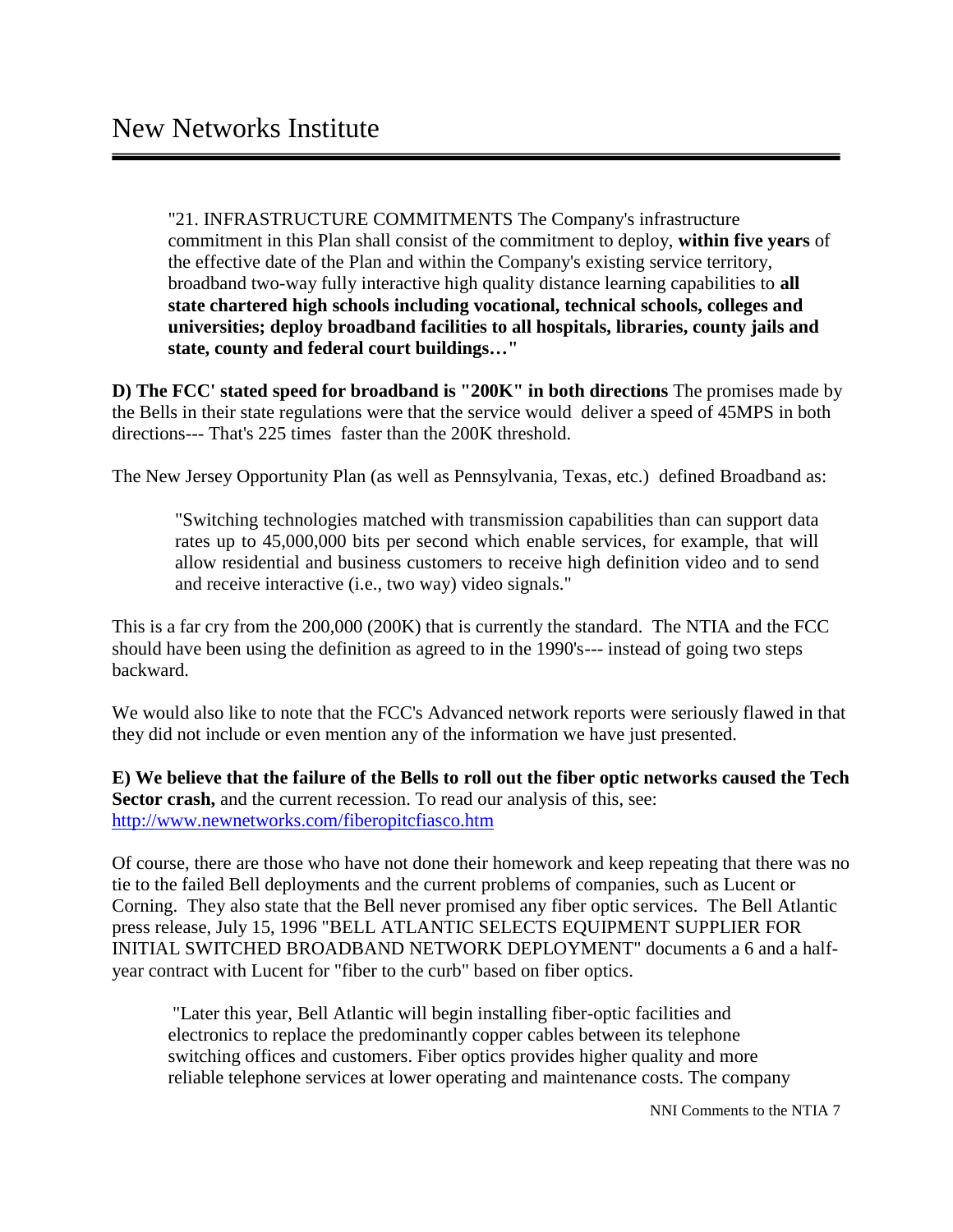plans to add digital video broadcast capabilities to this "fiber-to-the-curb," switched broadband network by the third quarter of 1997, and broadband Internet access, data communications and interactive multimedia capabilities in late 1997 or early 1998. "Bell Atlantic plans to begin its network upgrade in Philadelphia and southeastern Pennsylvania later this year. The company plans to expand this Full Service Network deployment to other key markets over the next three years. Ultimately, Bell Atlantic expects to serve most of the 12 million homes and small businesses across the mid- Atlantic region with switched broadband networks."

**F) DSL is being funded directly from regulated customers** Because the FCC has not examined the state regulatory issues, it has not attempted to block the anti-competitive, cross-subsidization behaviors where ratepayers in specific states, such as Louisiana and Oregon, are actually funding the non-regulated Bell DSL services. In these two states, (among others) the Bell companies have been able to change state laws to give the Bells more money --- money that pays for their DSL rollout.

 This is obviously cross-subsidization because customers are funding competitive services -- services they may never want, need, or can't even get because of technical difficulties due to the Bell's aging networks.

**G) In numerous states, the Bells may be collecting twice for wiring schools and libraries.** It is a little known fact that many of the state Alternate Regulation plans, such as in Ohio and New Jersey, were designed to also fund the fiber-optic upgrading of schools and libraries. However, in some states, there is also Universal Service funds being collected that are also used for this purpose. We ask: exactly how much money is being collected from customers in the form of higher phone charges as well as new taxes and surcharges?

## **III. COMPETITOR ISSUES:**

The questions the NTIA poses about competitive issues seems to neglect the reality. ---- The competitive DSL providers, CLECs and ISPs are on life-support and this is mainly caused by Bell business practices.

**A) The FCC has continually neglected to fix the problems Internet Service Providers (ISPs) and Competitive Local Exchange Companies (CLECs)** have that are caused by the Bell companies. These problems include predatory pricing, anti-competitive behavior and downright illegal acts.

How bad is it? Dave Robertson, president of the Texas ISP Association (TISPA) recounted his recent meeting with Chairman Powell and senior staffers at the FCC Enforcement Bureau.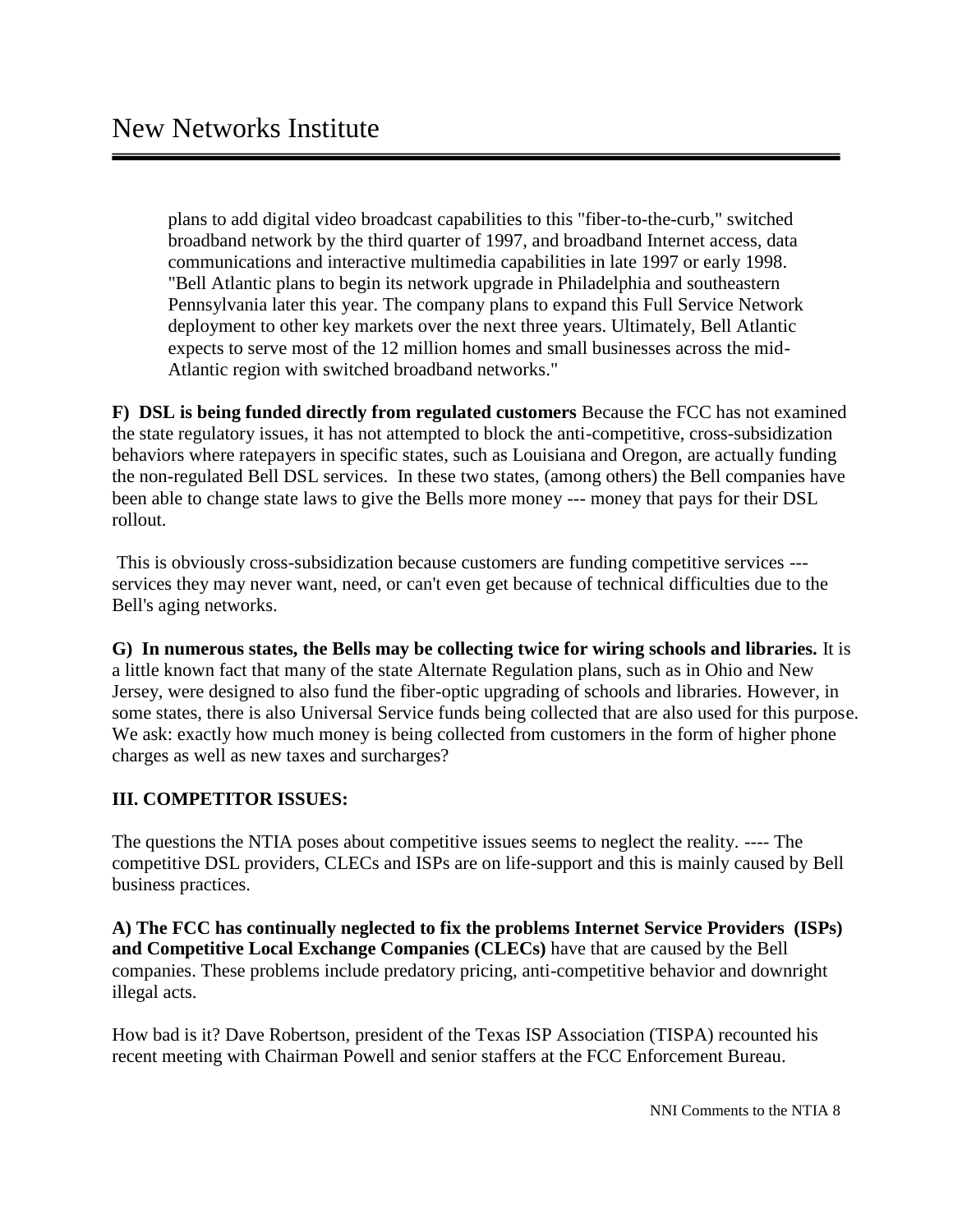"The meeting was Tuesday May 8th. In a nutshell, all the "bad acts" submitted to them to date have resulted in exactly "ZERO" dollars in fines, and little delay in their 271 approvals for the Bells to jump into the long distance market. We asked for something blatant as handwriting on a wall as to the future of the complaint process as we are approaching it. We got it. WE SHOULD EXPECT NOTHING FROM THE INFORMAL COMPLAINT PROCESS. We should expect nothing from any complaints we have submitted to date.

"A couple of weeks ago we met with a senior person in the ENFORCEMENT BUREAU. After a one-hour meeting and receiving some heartfelt empathy for the plight of ISPs and the consumers who are being victimized by the illegal, anti competitive behavior, I suggested that our best move might be to just jump out a window. He suggested we might want to consider throwing a chair out of the window first, so we wouldn't get cut on the glass as we jumped."

This lack of enforcement or attention to ISP and CLEC issues is not new. In our previous Comments, September 1998 ,we stated.

"Competitors are not receiving fair and equal access to advanced networks. Based on extensive interviews, NNI has found that the ILECs are stifling competition and delaying the deployment of advanced network services. Our findings support the complaints outlined in the NOI comments submitted by the ISP/C and other ISP groups. (CC 98-146)."

**B) NNI's 3rd Nationwide ISP Survey results, released December 13th, 2001, reveals that these problems are so prevalent** that if the FCC does not act to enforce the laws, there is a question of whether these 3000 independent ISPs will survive.

As one ISP stated:

 "They have destroyed the competition by pricing, failure to cooperate (obey existing laws and regulations) and have solidified their advantages with advertising that should not be subsidized by my phone bill, and by legal efforts (including lobbying) that telephone users also pay for".

In fact, the NNI survey revealed that almost half of America's ISPs have either stopped offering or do not offer DSL because of Bell caused problems. To read the survey: http://www.newnetworks.com/prispsurvey2001.htm

To read our summary report "The Bells Harmed Competition" See: http://www.newnetworks.com/clecharm.htm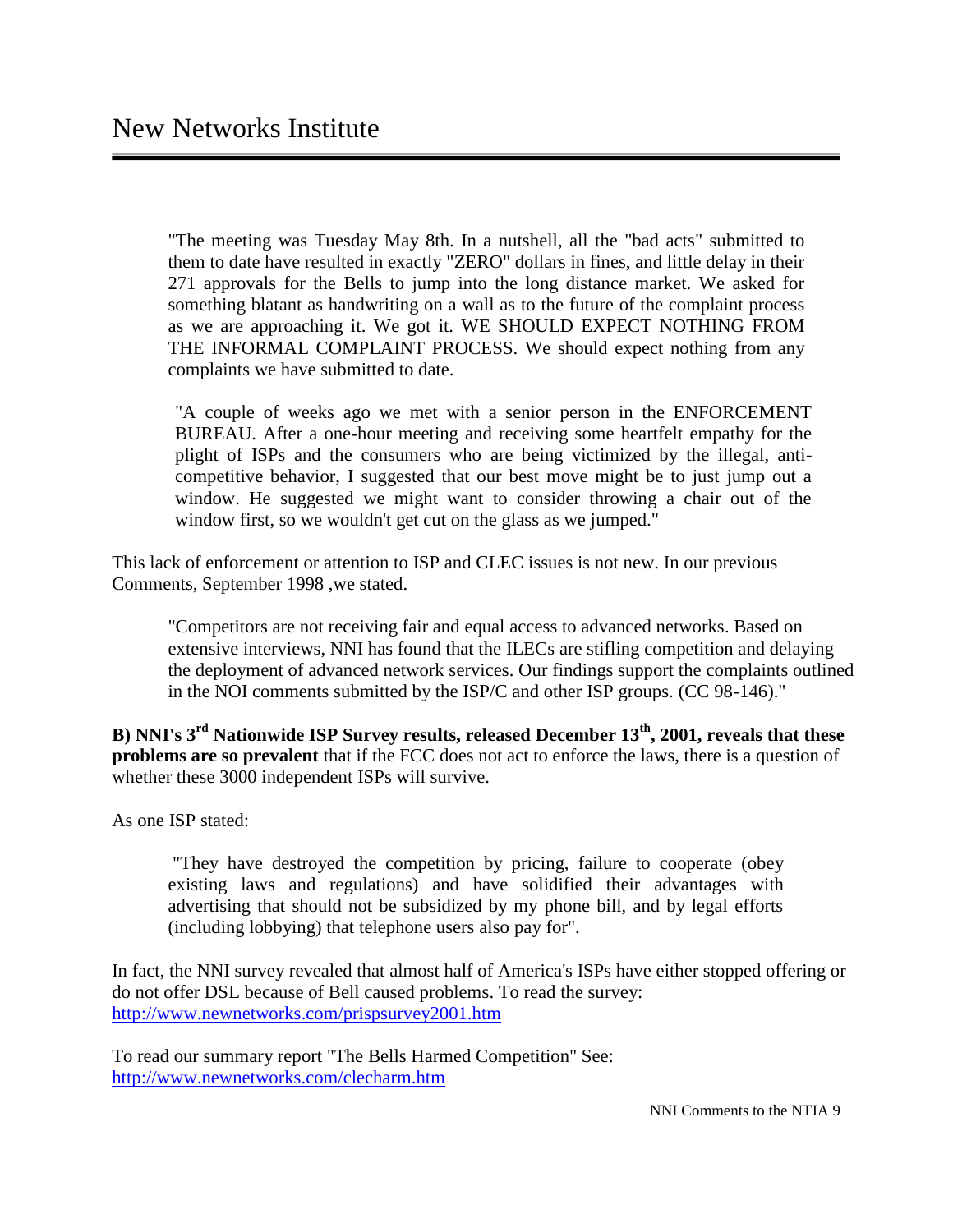To read some of the previous surveys, go to: http://www.newnetworks.com/ispandclecissues.htm

**C) The Bells also made false and misleading statements about their own competitive plans.** As we have documented, SBC Communications was supposed to have already been in three cities with competition by 2000, and over 30 cities nationwide by 2002. (St. Louis Post-Dispatch [2/5/99])

"SBC aims to expand to Boston, Miami, Seattle" "SBC Communications Inc., the No. 2 U.S. local phone company, said Thursday that Boston, Miami and Seattle will be the first three markets where it provides services as part of its plan to buy Ameritech Corp."

 "SBC said in May that it will buy Ameritech, an acquisition currently valued at \$81.7 billion, and named 30 U.S. local markets the companies would enter outside of their home regions under their "national-local" strategy."

**D) The FCC nor the states have fixed the predatory pricing and anti-competitive issues surrounding the DSL resale to Internet Providers--- The California Story:** The situation in the US is that the Bell caused problems have brought the industry to a point of life-support. To read more about these problems, see the Comments and Complaints filed by the California ISP Association (CISPA)

http://www.cispa.org/fl008.html

Just the outline of some of the topics should give the reader a clear viewpoint that at every possible turn, the Bell company (BOC) is giving their own services preferential treatment, even though it is illegal to do so. It is also harming all competitive offerings

- BOCs Are Using Control of DSL Infrastructure to favor their 8 Affiliated ISPs
- BOC-affiliated ISPs Receive Preferential Pricing for DSL
- BOCs are Forcing ISPs to Accept Predatory DSL Contracts
- BOC ISPs Enjoy Superior Access to BOC Ordering and Billing Systems
- ISPs Suffer More from Inaccurate BOC Billing than do Affiliated ISPs
- Independent ISPs are Stonewalled by BOC Representatives
- BOCs are Using Their Still Existent Phone Monopoly to Promote Their Affiliated ISPs
- BOCs Are Changing their Network Architecture to Monopolize the Emerging Enhance Services Market
- BOCs are Preventing Customers from Switching to Competing ISPs

These problems are unfortunately, not unique to California, but are occurring across the United States and it has caused many companies to go out of business or stifled the industry's growth. To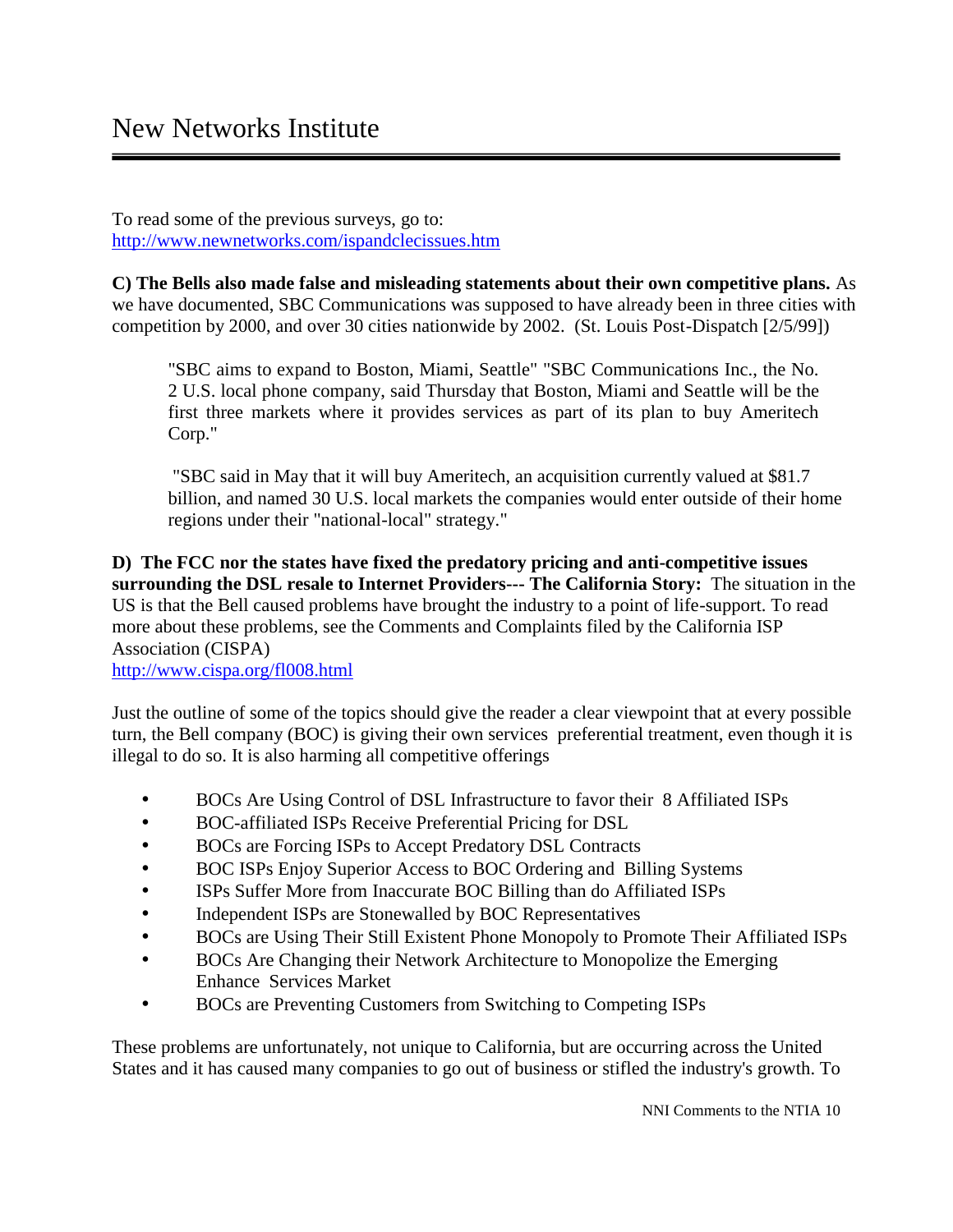see our surveys on this topic or related issues see: http://www.newnetworks.com/ispandclecissues.htm

**E) The "DSL Chain of Pain" harms customers, not just competitors.** Besides these obvious violations to competitors, there is also the **"DSL Chain-Of--Pain".** When a customer orders a service from the competitive ISP, the customer, the ISP and the competitive local phone company are all at the mercy of the Bell companies. In our surveys in 2000, we found that 50% of all orders had problems, regardless of what the Bell companies presented as data to show that everything was OK.

Therefore, we believe that there continues to be a serious injustice to the American phone and broadband customer, not to mention the harm to competitors. It is clear that broadband services have not been rolled out in a timely or reasonable fashion, and this is harming all US phone and broadband customers.

While the Bell companies would like the American public to believe that they are "delivering on the Broadband promise" and while regulators have not examined all the facts and therefore do not investigate the issues, the Public is looking to our regulators to protect America's interests.

However, America, through the FCC's lack of action, will be a third rate telecom country, relegating our customers to an inferior product over a 100 year old copper network that can't even handle the simplest of services.

# **IV. TELRIC ISSUES:**

The NTIA has also asked about the prices for services to competitors. Known as "TELRIC", . the prices for services/resale of the local phone networks to competitors are paramount for making competition work. Unfortunately the entire pricing model to competition has been skewed by the Bell companies ability to create a shell game with their profits.

## **A) The Bells are some of the most profitable companies in America.**

How skewed is it? The chart below shows the Bell profits as compared to the Business Week's "Top 9 Companies", a comparison to the "Business Week 500" and a comparison to their utility brethren. It is clear that the Bells' profits from local services is so extensive that it makes these companies some of the richest (read most profitable) in America. ---- The Bells profits are 256% above the Business Week 500, and 212% above other utilities.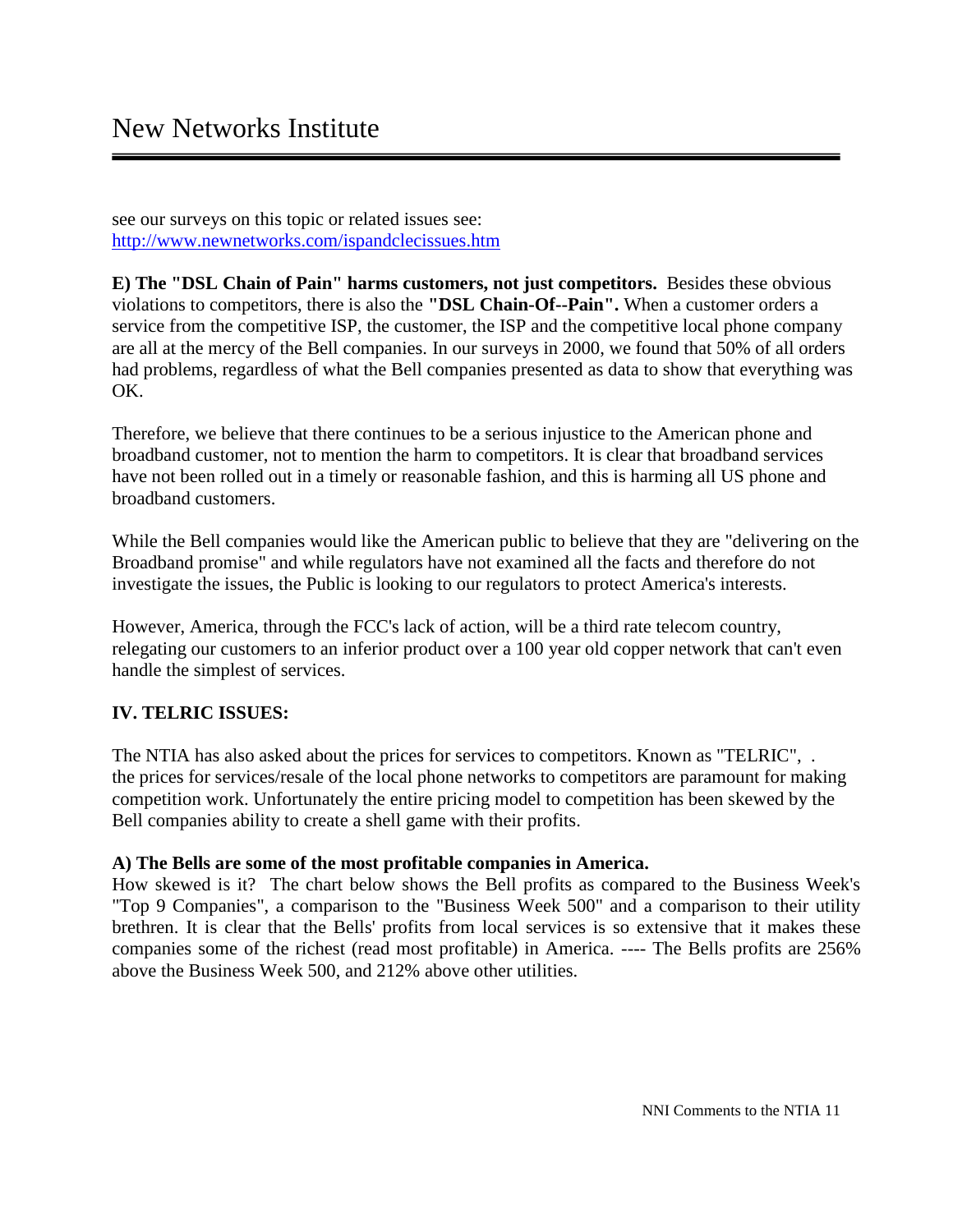#### **Bell Company and Business Week 500 Revenues and Profits, 2000**

*Source: Business Week, 2/26/01 Exhibit: NNI 200. (in the millions)*

|                       | % of Profits | <b>Bell Comparison</b> |  |
|-----------------------|--------------|------------------------|--|
| <b>Total Top 9</b>    | 6%           | <b>170%</b>            |  |
| <b>All Industries</b> | 4%           | <b>256%</b>            |  |
| <b>Utilities</b>      | .5%          | 212%                   |  |
| <b>Bell Average</b>   | 16%          |                        |  |

One has only to take out a Bell Annual report and examine the details to see that LOCAL SERVICE IS ONE OF THE MOST PROFITABLE BUSINESSES IN AMERICA. We emphasis this because the Bells' prices to competitors is not comparable to the actual profits. The Bell companies insist they 'lose money' on local service. It is through the manipulation of the data presented to public and the FCC that the Bells' profits are not properly analyzed.

This of course brings up another question -- How did the Bells become so profitable, if they are supposedly regulated monopolies? And how can they ask for more financial incentives? The data clearly shows that the Bells made these excess profits -- which are actually excess charges on phonebills, through their failed Broadband rollouts.

To read a full report on Bell profits see: http://newnetworks.com/Bellprofits2001.htm

**B) FCC Audits showed \$5 billion in "Vaporware"--- How much does the network really cost?** And then we come to another dark area --- How much are the phone networks really worth? The FCC's own audit of the Bell companies revealed that \$5 billion dollars of equipment was missing and an additional \$13 billion was unverifiable. The audit represented only 1/4 of the records to be investigated. Unfortunately, the FCC decided not to investigate its own audit and passed the responsibility to the state commissions.

If the cost of service is based on the costs of the networks, then we, the American public, still doesn't even know how much of the network is real and how much is 'Vaporware'? To read our analysis of the FCC audit see: http://www.newnetworks.com/fccaudit.html

NNI has recommended and continues to recommend that the FCC be required to do a "Total Phone- Bill Analysis", which would examine ALL of the Bell profits from all local customers and make sure that the data is also cross-referenced with Bell Annual reports. It should also continue on the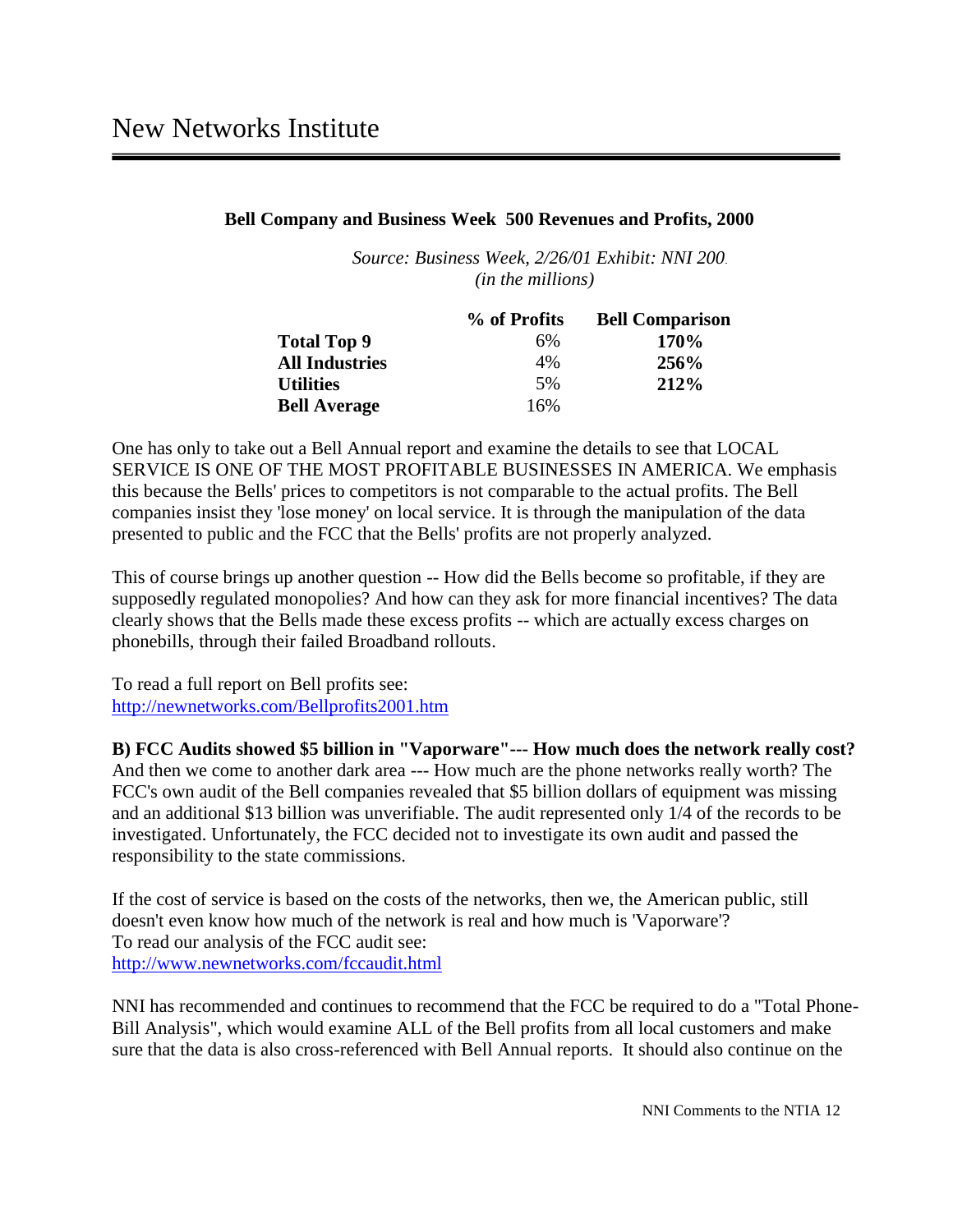audits to find out exactly how much the network costs are, instead of making up numbers with incomplete data.

## **V. What Should Happen Next?**

If the NTIA is really concerned about the future of American Telecommunications, it must take a clear, fresh look at the data -- and not use data supplied by the Bell companies through it myriad of Bell funded reports, lobbying groups, and other spin doctors.

We have ended phase one of competition. It didn't work for most customers, especially the residential customer. The primary reason it didn't work is because there was no enforcement of the laws and prices to competitors are predatory. This blocks competitors from offering both phone as well as broadband services on a competitive basis.

#### Therefore,

**Enforcement:** The FCC and the states need to administer a serious, penalty oriented, data-based, fast process for customers and competitors to be reimbursed for the time lost and money spent. How bad is it today? The FCC's Complaint process called the "Rocket Docket" takes two+ years, and take \$50,000-\$100,000 in legal fees, and still does not work.

**New Legislation:** We have developed the **"Broadband Bill of Rights"** to address these customer issues, See: http://www.newnetworks.com/broadbandbill.htm

Another bill, HR1542, commonly known as "Tauzin-Dingell", will put the nail on the coffin of innovation and competition. It is being sponsored two Bell-friendly Congressmen, Representatives Billy Tauzin and John Dingell, and it is nothing more than a bill driven by campaign financing to help the four large monopolies. History clearly shows that the Bells already received financial incentives to deliver broadband and they did nothing, essentially lying to the public --- and kept the extra money. We are not alone in our opposition to this bad proposed bill.

**Make the Bells Accountable for Their Past Deeds.** There has been virtually no accountability for the Bell companies' failed deployment plans --- virtually no penalties, fees, lower prices, even though there is clear documentation that the Bells have made over \$58 billion in extra phonebill charges and tax write-offs.. (We have also found a series of very serious violations that effect not only the price of service but also the costs to competitors. The Bell companies actually took massive deductions, \$21 billion dollars, stating that they were replacing the copper wiring to fiber optics.) See: http://www.newnetworks.com/irsrelease.html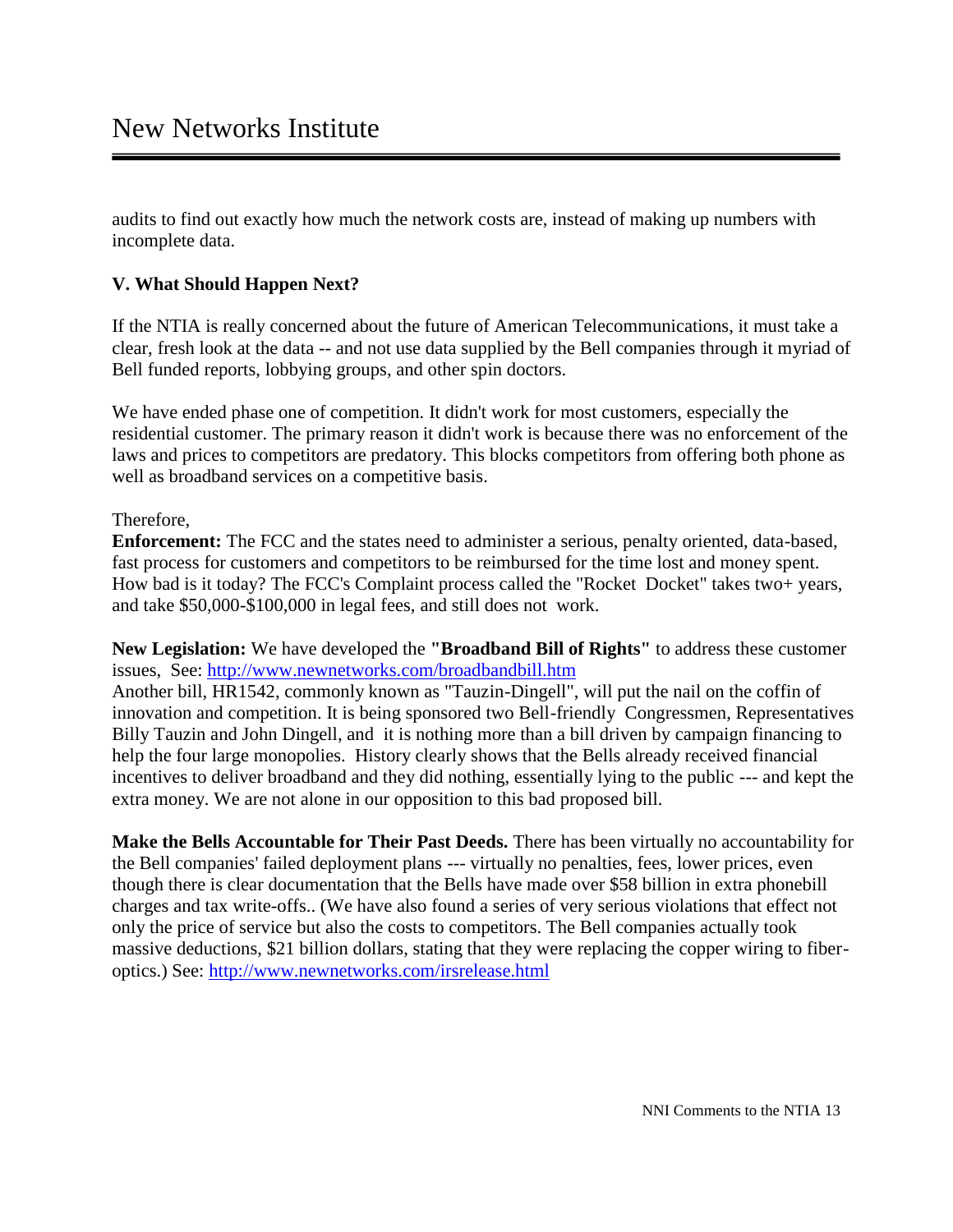# New Networks Institute

**"Broadband 'True-up"** If nothing else, a **"Broadband True-up"** needs to occur --- one that accounts for:

- All monies collected to date in the name of broadband by state,
- All other monies collected in the name of the wiring of schools, libraries, government agencies, etc. --- this should include all state plans as well as the
- E-Rate, Universal Services, or additional state 'school-wiring' taxes and surcharges.
- The amount of money actually spent in that state for regulated and non-regulated construction. --- I.e.; the amount customers paid vs the amount the phone company shareholders paid.
- All monies collected and paid for by the state for the DSL rollouts (some states are allowing the basic service rates to include the costs of rolling out DSL, which is illegal in that it allows the monopoly to fund the 'non-regulated' services through every phone customer.)
- The difference between the amount of money collected from ratepayers and what customers received for that money
- The changes to state and federal laws that gave the Bells extra monies for broadband should be redone in light of these findings.
- All of the taxes and applied to the extra phonebill charges.

**The Pricing Shell Game Needs End. Prices To Competitors Need to be Fixed**. The other part of the equation has to be an examination and reregulation of the current discount pricing structure of Bell services offered to competitors, from CLECs to ISPs. Filings in numerous states and testimony by virtually every large competitor to enter local services, from AT&T and MCI, to Covad and Rhythms have shown that the prices for voice service or resale of DSL are so high that competitors lose money on every order.

 If there is a clear sign that competitors and customers are being handled properly and the laws are enforced, then the capital markets will reexamine these competitive companies and invest. This would then spur competitors to purchase more equipment, services, and the market sector would become more vibrant.

## **Total Phone Bill Analysis**

The FCC and GAO should also ask --- how it is possible that the Bell companies are now some of the most profitable companies in America, yet they can also rig their books to show that local service is "not profitable".

Today, NO regulator examines the Bell companies for profits. They are now some of the most profitable in America, and these profits are way out of line with anything that could be declared "Fair and Reasonable'. And in fact, no regulator even examines the Bell Annual Reports and compares it to TELRIC or any other charges. As we discussed, we believe that a great deal of this excess profits was created because the Bell companies lied to regulators and the public about their Broadband deployments.